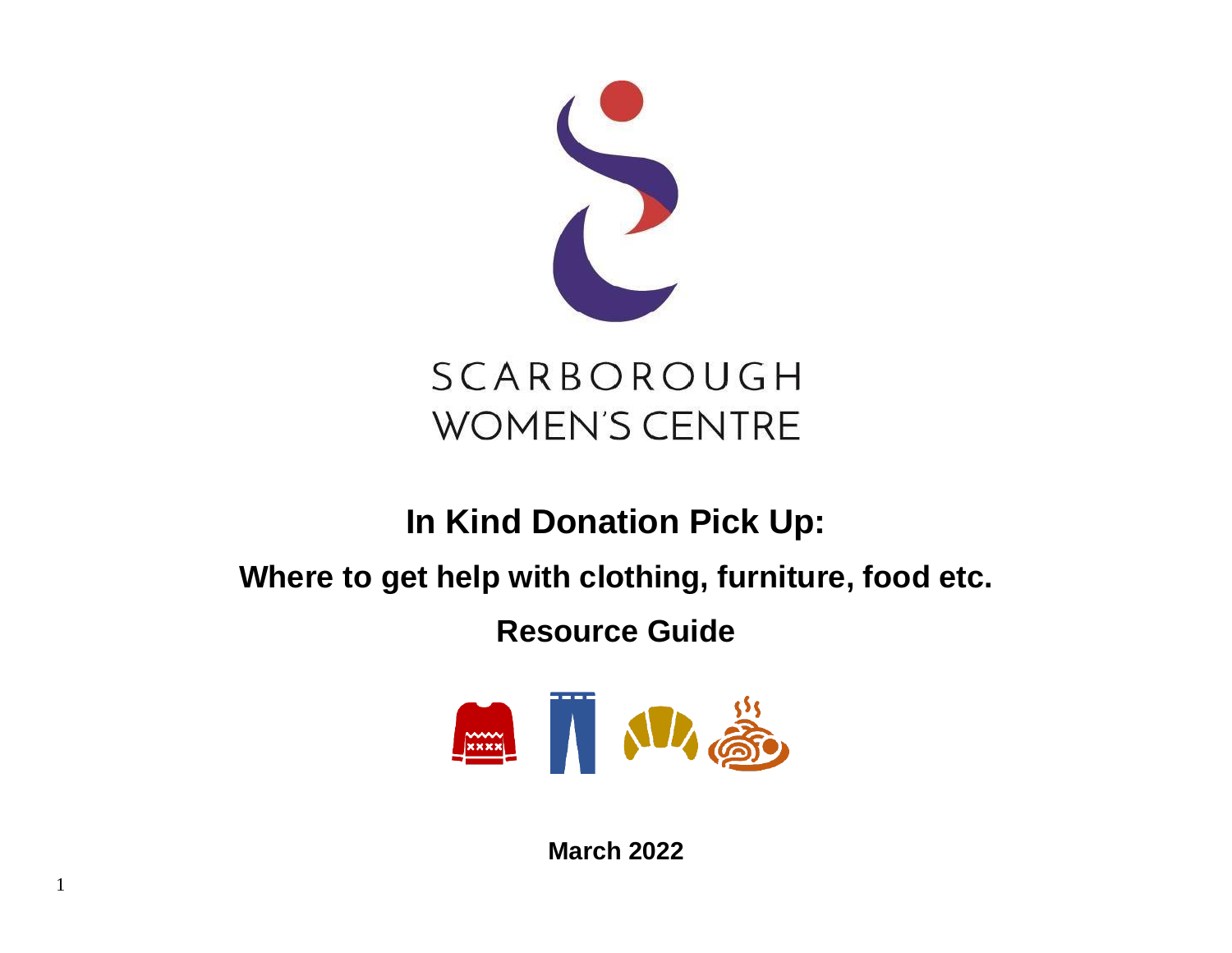## **Table of Contents:**

**Scarborough…….………………………***Pages 3-9*

**Toronto………………………………....***Pages 10-17*

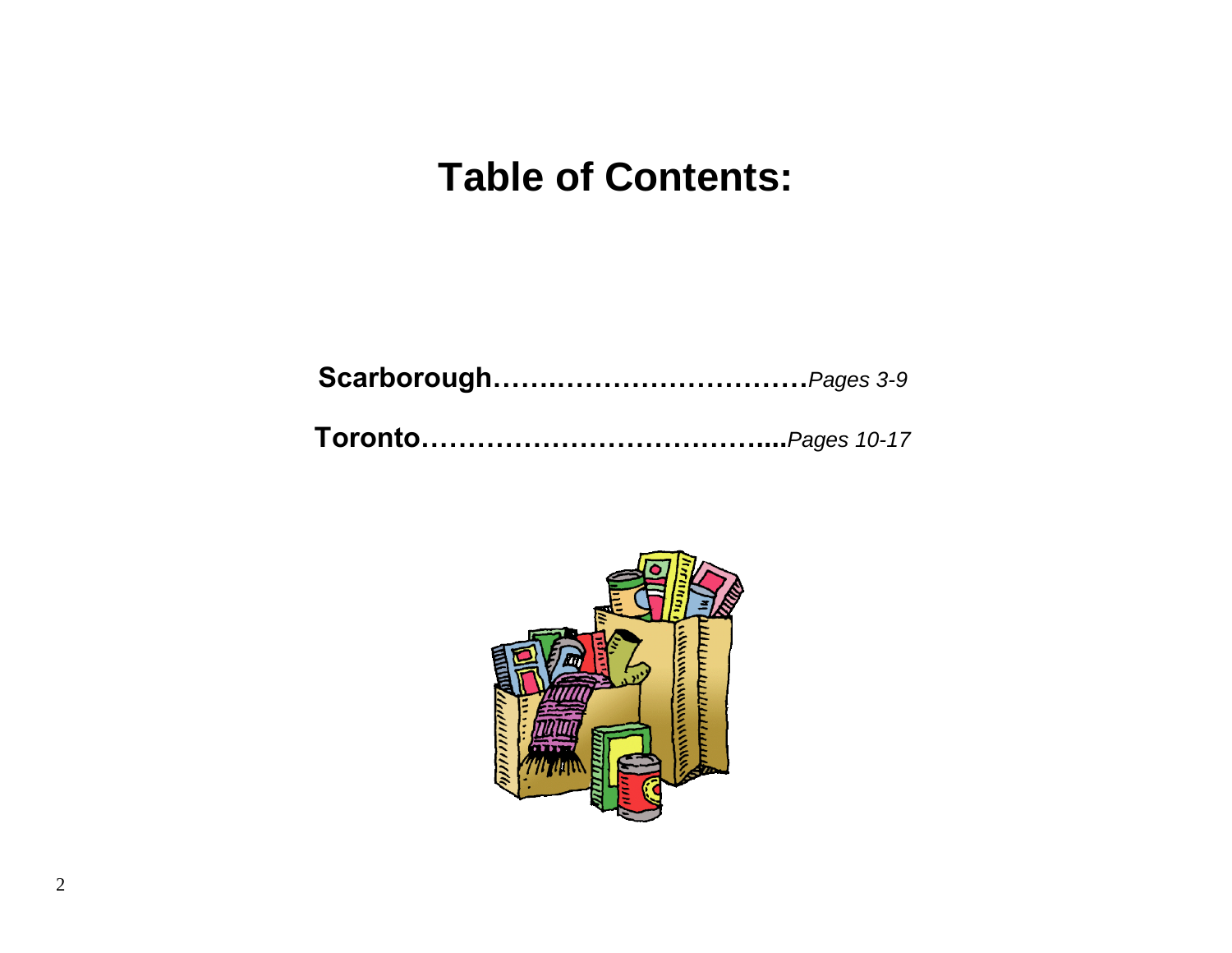### **SCARBOROUGH**

#### **Organizations Giving Away In-Kind Donations (I.e., Clothing,**

**Furniture, Food, etc.)** 

| <b>AGENCY</b>                                                                                                                                                                                                                                                                                                                                      | <b>CONTACT</b>                                                                                                                                                                                                                                                                                                                                                          | <b>ITEMS</b>                                                                                                                                                                                                                                                                                                                                                                                                                                                                                                                     | <b>ELIGIBILITY</b>                                                               | <b>EXTRA INFO.</b>                                                                                                                                                                                                                                                                                                      |
|----------------------------------------------------------------------------------------------------------------------------------------------------------------------------------------------------------------------------------------------------------------------------------------------------------------------------------------------------|-------------------------------------------------------------------------------------------------------------------------------------------------------------------------------------------------------------------------------------------------------------------------------------------------------------------------------------------------------------------------|----------------------------------------------------------------------------------------------------------------------------------------------------------------------------------------------------------------------------------------------------------------------------------------------------------------------------------------------------------------------------------------------------------------------------------------------------------------------------------------------------------------------------------|----------------------------------------------------------------------------------|-------------------------------------------------------------------------------------------------------------------------------------------------------------------------------------------------------------------------------------------------------------------------------------------------------------------------|
| Scarborough<br><b>Centre for Healthy</b><br><b>Communities</b><br><b>Location:</b><br>4100 Lawrence Ave E.<br>Scarborough, ON<br>M <sub>1</sub> E 2S <sub>2</sub><br>(Lawrence Ave E &<br>Galloway Rd)<br><b>Furniture Bank</b><br>Location:<br>1960 Ellesmere Road,<br>Unit 5, Scarborough<br><b>ON M1H 2V9</b><br>(Bellamy Rd &<br>Ellesmere Rd) | <b>General Number:</b><br>(416) 847-4142<br>Email:<br>ask@schcontario.ca<br><b>Website:</b><br>www.schcontario.ca<br><b>Housing Help Service:</b><br>(416) 847-4143<br>Email:<br>nwalters@schcontario.ca<br><b>Food Bank:</b><br>(416) 847-4147<br>Email:<br>FoodBank@schontario.ca<br><b>Clothing Bank:</b><br>(416) 847-4147<br>Email:<br>ClothingBank@schcontario.ca | <b>Food Bank:</b><br>Open during regular market<br>times to hand out pre-<br>packaged boxes; It is<br>encouraged that all clients<br>come at different times and<br>not line up before opening.<br>Individuals receive 1-2 days<br>of food and are able to<br>select items based on their<br>preference and availability<br><b>Furniture Bank:</b><br>All visits to Furniture<br>Bank are by appointment<br>only.<br><b>Clothing Bank:</b><br><b>Closed temporarily.</b><br>Please check with the food<br>bank staff for updates | - No Documentation<br>Required<br>- No Appointment<br>needed<br>- Anyone in need | During initial visit,<br>individuals can expect<br>to have a<br>conversation with<br>staff or volunteer<br>about their household<br>members, sources of<br>income and living<br>expenses.<br>Food bank hours:<br>Wednesdays from<br>12:30PM-3:30PM<br>Thursdays from<br>2:00PM-4:30PM<br>Fridays from<br>10:30AM-1:00PM |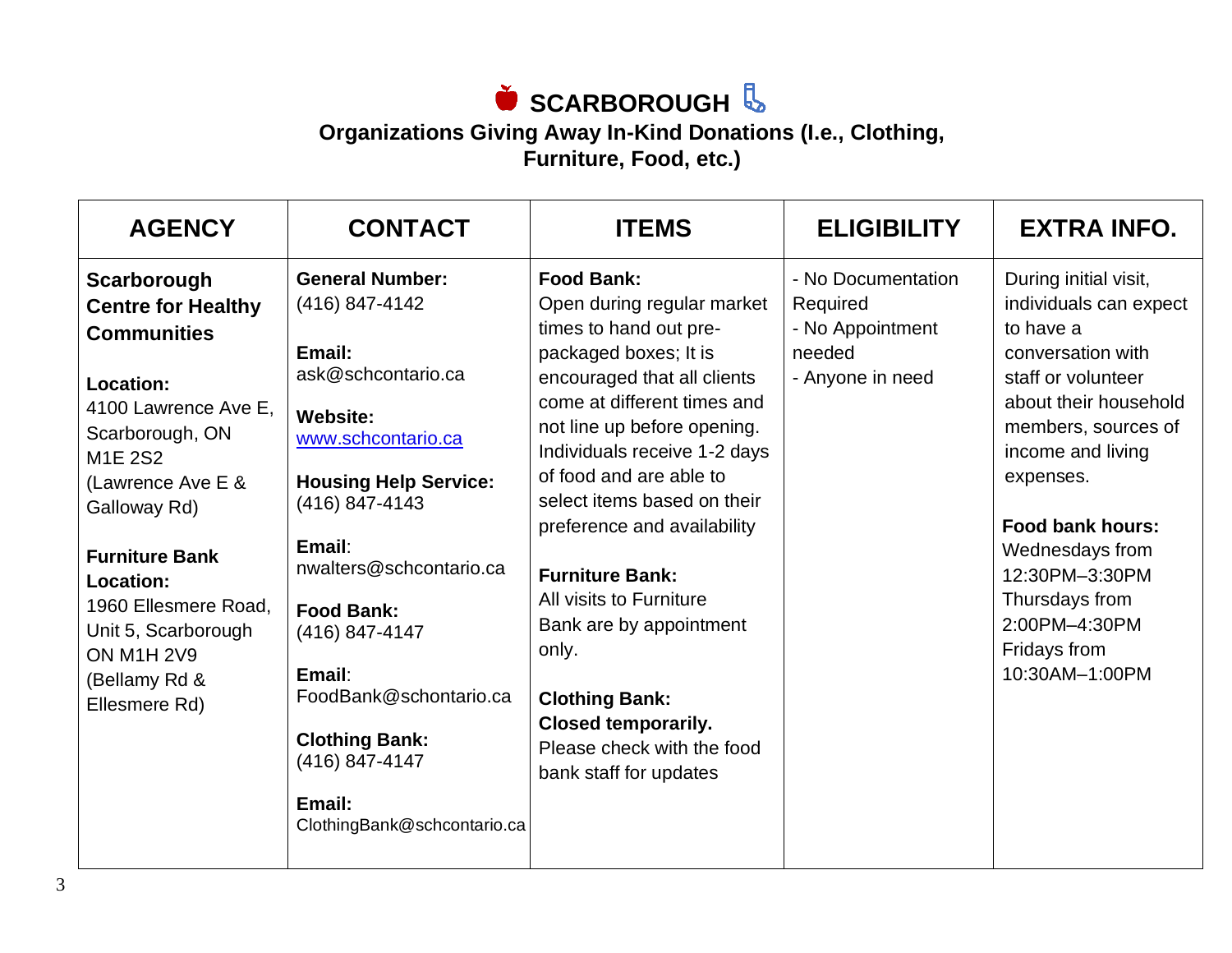| <b>The Salvation Army</b><br>- Scarborough<br><b>Satellite</b><br>Location:<br>2085 Ellesmere Rd.<br>Scarborough ON<br>M1H 2W6<br>(Markham Rd &<br>Ellesmere Rd) | <b>General Number:</b><br>(416) 431-4379<br>Email:<br>informationscarborough@<br>salvationarmyhomestead.org<br><b>Immigration Assistance:</b><br>(647) 233-6036<br>Email:<br>settlementworker@salvation<br>armyhl.com<br><b>Website:</b><br>www.torontoharbourlight.ca | <b>Community Resources</b><br>Offered:<br>Groceries/food bank<br>$\bullet$<br>Furniture/clothing<br>bank/thrift store<br>Health care and public<br>$\bullet$<br>transportation systems<br>Referral to community<br>$\bullet$<br>health centres,<br>physicians, walk-in<br>clinics<br>Community legal clinic<br>$\bullet$<br>referrals and free legal<br>advice<br>Referrals for family,<br>individual and couples<br>counselling<br>Referral to free tax-<br>$\bullet$<br>clinics in the GTA<br>Assistance building<br>$\bullet$<br>resumes and cover letters<br><b>Treatment Programs</b><br>available for various needs at Toronto<br>this location.<br>Please contact them for more<br>details about the programs<br>and services offered. | - Low-income<br>individuals and families<br>with any immigration<br>status<br>- Naturalized Canadian<br><b>Citizens</b><br>- Permanent Residents<br>- Refugee Claimants<br>- Rejected Refugee<br>Claimants<br>- Convention refugees<br>- Temporary residents<br>(work permit holders,<br>international students)<br>- Non-status, (people<br>without immigration<br>status)<br><b>Treatment Program</b><br><b>Eligibility:</b><br>- Individuals over the<br>age of 18<br>- Must reside in<br>- Self or agency<br>referral accepted<br>Please call for an<br>assessment interview<br>for any treatment<br>programs | <b>Hours of Operation:</b><br>Monday-Friday from<br>8:00AM-4:00PM<br>*COVID UPDATE -<br>No walk-in services at<br>this time |
|------------------------------------------------------------------------------------------------------------------------------------------------------------------|------------------------------------------------------------------------------------------------------------------------------------------------------------------------------------------------------------------------------------------------------------------------|-----------------------------------------------------------------------------------------------------------------------------------------------------------------------------------------------------------------------------------------------------------------------------------------------------------------------------------------------------------------------------------------------------------------------------------------------------------------------------------------------------------------------------------------------------------------------------------------------------------------------------------------------------------------------------------------------------------------------------------------------|-------------------------------------------------------------------------------------------------------------------------------------------------------------------------------------------------------------------------------------------------------------------------------------------------------------------------------------------------------------------------------------------------------------------------------------------------------------------------------------------------------------------------------------------------------------------------------------------------------------------|-----------------------------------------------------------------------------------------------------------------------------|
|------------------------------------------------------------------------------------------------------------------------------------------------------------------|------------------------------------------------------------------------------------------------------------------------------------------------------------------------------------------------------------------------------------------------------------------------|-----------------------------------------------------------------------------------------------------------------------------------------------------------------------------------------------------------------------------------------------------------------------------------------------------------------------------------------------------------------------------------------------------------------------------------------------------------------------------------------------------------------------------------------------------------------------------------------------------------------------------------------------------------------------------------------------------------------------------------------------|-------------------------------------------------------------------------------------------------------------------------------------------------------------------------------------------------------------------------------------------------------------------------------------------------------------------------------------------------------------------------------------------------------------------------------------------------------------------------------------------------------------------------------------------------------------------------------------------------------------------|-----------------------------------------------------------------------------------------------------------------------------|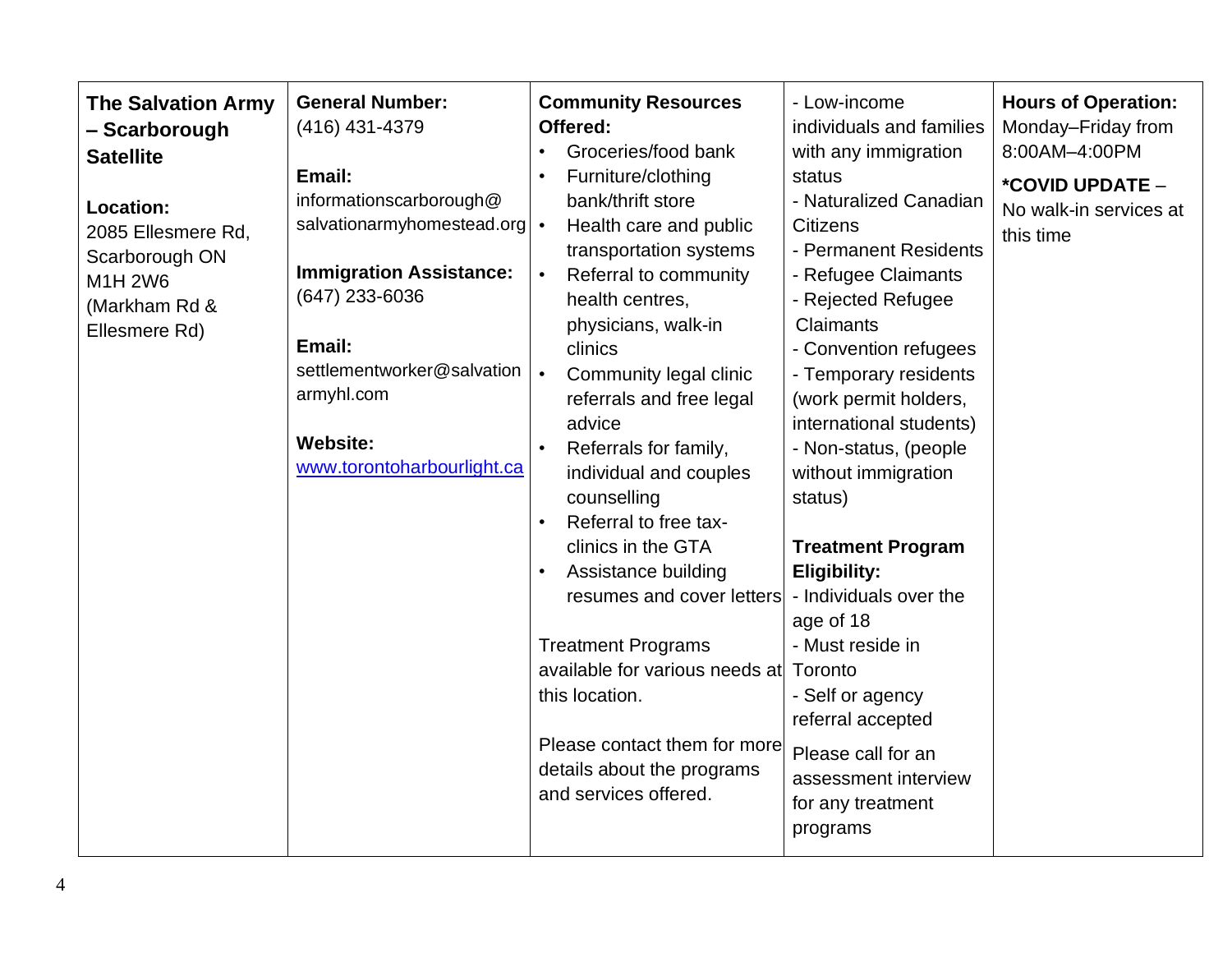| <b>The Salvation Army</b><br>- Agincourt<br><b>Community Church</b><br>Location:<br>3080 Birchmount Rd.<br>Scarborough ON,<br>M1W 3K3<br>(Birchmount Rd &<br>Finch Ave E)   | <b>Main Number:</b><br>(416) 497-7520<br><b>General Number:</b><br>1 (800) 725-2769<br>Email:<br>agincourtcorps@bellnet.ca<br><b>Website:</b><br>www.agincourtcommunityc<br>hurch.com/product/food-<br>bank/ | <b>Food Bank:</b><br>Make an appointment by<br>either calling (416) 497-<br>7520 ext. 271 (please leave<br>a message with your name<br>and phone number and<br>someone will return your call<br>as soon as possible), or you<br>can book online at<br>https://www.agincourtcomm<br>unitychurch.com/product/foo<br>d-bank/<br><b>Backpacks for Kids:</b><br>If you are wanting to receive<br>a backpack for your child,<br>please contact family<br>services office at<br>(416) 497-7520 ext. 240 | Serves the following<br>postal codes:<br>M1S, M1T, M1V &<br>M <sub>1</sub> W<br><b>Please bring:</b><br>- proof of Identification<br>for each family<br>member living at your<br>location<br>- proof of school<br>attendance if over the<br>age of 18 and not<br>contributing to the<br>household income<br>- proof of ALL<br>household monthly<br>income, rent/mortgage,<br>and address | <b>Food bank hours:</b><br>Tuesdays and<br>Thursdays from<br>$10:00AM - 12:00PM$ ,<br>$1:00PM - 3:00PM$<br>Wednesdays from<br>$1:00PM - 3:00PM$<br>-Unable to provide milk<br>or any other perishable<br>food<br>* By Appointment<br>Only<br>Remember: You<br>must have an<br>appointment &<br>please bring your<br>own bags! |
|-----------------------------------------------------------------------------------------------------------------------------------------------------------------------------|--------------------------------------------------------------------------------------------------------------------------------------------------------------------------------------------------------------|--------------------------------------------------------------------------------------------------------------------------------------------------------------------------------------------------------------------------------------------------------------------------------------------------------------------------------------------------------------------------------------------------------------------------------------------------------------------------------------------------|------------------------------------------------------------------------------------------------------------------------------------------------------------------------------------------------------------------------------------------------------------------------------------------------------------------------------------------------------------------------------------------|-------------------------------------------------------------------------------------------------------------------------------------------------------------------------------------------------------------------------------------------------------------------------------------------------------------------------------|
| <b>The Salvation</b><br>$A$ rmy $-$<br>Scarborough<br><b>Citadel</b><br>Location:<br>2021 Lawrence Ave E.<br>Scarborough, ON<br>M1R 2Z2<br>(Warden Ave &<br>Lawrence Ave E) | <b>Main Number:</b><br>(416) 759-1721<br>Email:<br>corps_office@scarborough<br>citadel.ca<br><b>Website:</b><br>www.scarboroughcitadel.ca                                                                    | <b>Food Bank:</b><br>Open to all, no appointment<br>needed                                                                                                                                                                                                                                                                                                                                                                                                                                       | Serves the following<br>postal code areas:<br>M1K, M1M, M1R,<br>M1P, M4A, M1N (east<br>of Birchmount Rd.)                                                                                                                                                                                                                                                                                | Food bank hours:<br>Wednesdays from<br>$10:00AM - 3:00PM$<br>Thursdays from<br>10:30AM - 12:30PM<br>Fridays from<br>10:00AM - 12:00PM                                                                                                                                                                                         |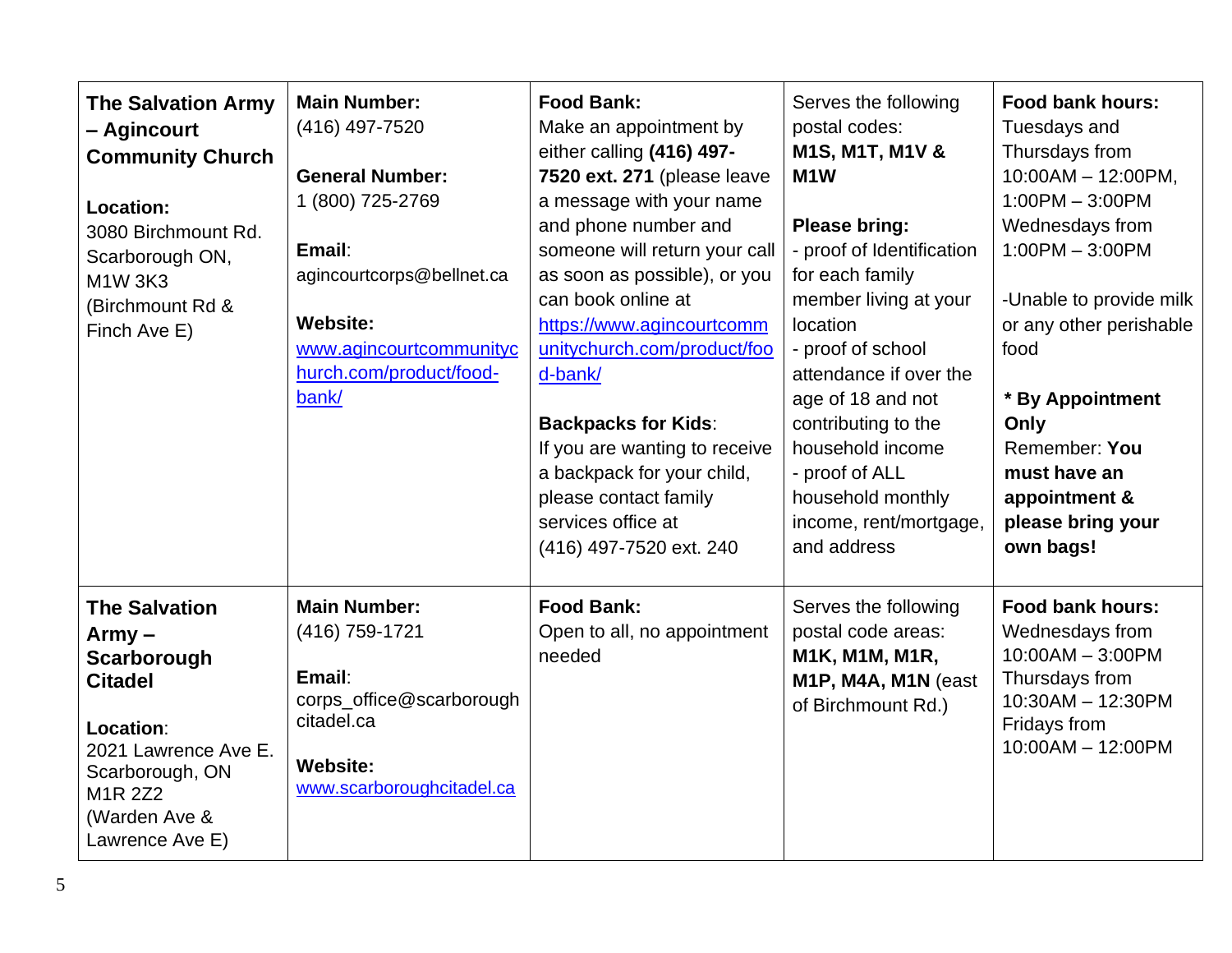| <b>Agincourt</b><br><b>Community Services</b><br><b>Association (ACSA)</b><br>(Dorset Park<br><b>Community Hub)</b><br><b>Location:</b><br>1911 Kennedy Rd, Unit<br>105, Scarborough, ON<br>M1P 2L9<br>(Kennedy Rd &<br>Ellesmere Rd)<br>(North Drop In)<br>Location:<br>4155 Sheppard<br>Ave E Unit #100<br>Scarborough, ON<br><b>M1S1T4</b><br>(Midland Ave &<br>Sheppard Ave E)<br>(South Drop In)<br>Location:<br>202 Markham Rd,<br>Scarborough, ON<br>M1J 3C2<br>(Markham Rd &<br>Eglinton Ave E) | <b>Main Number:</b><br>(416) 321-6912<br>Email:<br>4155 reception @ agincourtc<br>ommunityservices.com<br><b>Website:</b><br>www.agincourtcommunitys<br>ervices.com/food-bank<br><b>Food Bank Number:</b><br>(647) 723-9238<br><b>Income Tax Help:</b><br>(416) 321-6912 ext. 226 | <b>Food Bank:</b><br>Provides an emergency<br>food supplement to<br>community members in<br>need of food service access.<br>Drop-In North:<br>Offers breakfast, lunch and<br>afternoon snacks, access to<br>computers and internet,<br>phones, TTC tokens,<br>showers, clothing and other<br>personal hygiene supplies.<br>Additional supports include<br>primary care physician clinic<br>and foot clinic, operating by<br>appointment only. Call (647)<br>461-6912<br>Drop-In South:<br>Offers breakfast, lunch and<br>afternoon snacks, access to<br>computers and internet,<br>harm reduction supplies,<br>phones, TTC tokens,<br>laundry, clothing and other<br>personal hygiene supplies.<br>Additional supports include<br>access to a nurse and foot<br>clinic, operating by<br>appointment only.<br>Call (647) 472-6912 | Serves the following<br>postal codes:<br>M1T, M1S, M1V, M1P,<br>M1W, M1R, M1H<br>Please call (647) 723-<br>9238 anytime between<br>10AM-4PM<br>Wednesdays and<br>Fridays to book an<br>appointment and avoid<br>long wait times<br>Individuals and<br>families are asked to<br>provide identification<br>for each family<br>member and to share<br>information about their<br>rent and household<br>income. | <b>Food Bank Hours:</b><br>Monday, Tuesday &<br>Thursday<br>$11:00AM - 4:00PM$<br><b>Take-away Meals</b><br>(Drop-In North):<br>7 days/week<br>$9:00AM - 3:00PM$<br>(Drop-In South):<br>Wednesdays and<br>Thursdays<br>$10:00AM - 3:00PM$ . |
|---------------------------------------------------------------------------------------------------------------------------------------------------------------------------------------------------------------------------------------------------------------------------------------------------------------------------------------------------------------------------------------------------------------------------------------------------------------------------------------------------------|-----------------------------------------------------------------------------------------------------------------------------------------------------------------------------------------------------------------------------------------------------------------------------------|----------------------------------------------------------------------------------------------------------------------------------------------------------------------------------------------------------------------------------------------------------------------------------------------------------------------------------------------------------------------------------------------------------------------------------------------------------------------------------------------------------------------------------------------------------------------------------------------------------------------------------------------------------------------------------------------------------------------------------------------------------------------------------------------------------------------------------|-------------------------------------------------------------------------------------------------------------------------------------------------------------------------------------------------------------------------------------------------------------------------------------------------------------------------------------------------------------------------------------------------------------|---------------------------------------------------------------------------------------------------------------------------------------------------------------------------------------------------------------------------------------------|
|---------------------------------------------------------------------------------------------------------------------------------------------------------------------------------------------------------------------------------------------------------------------------------------------------------------------------------------------------------------------------------------------------------------------------------------------------------------------------------------------------------|-----------------------------------------------------------------------------------------------------------------------------------------------------------------------------------------------------------------------------------------------------------------------------------|----------------------------------------------------------------------------------------------------------------------------------------------------------------------------------------------------------------------------------------------------------------------------------------------------------------------------------------------------------------------------------------------------------------------------------------------------------------------------------------------------------------------------------------------------------------------------------------------------------------------------------------------------------------------------------------------------------------------------------------------------------------------------------------------------------------------------------|-------------------------------------------------------------------------------------------------------------------------------------------------------------------------------------------------------------------------------------------------------------------------------------------------------------------------------------------------------------------------------------------------------------|---------------------------------------------------------------------------------------------------------------------------------------------------------------------------------------------------------------------------------------------|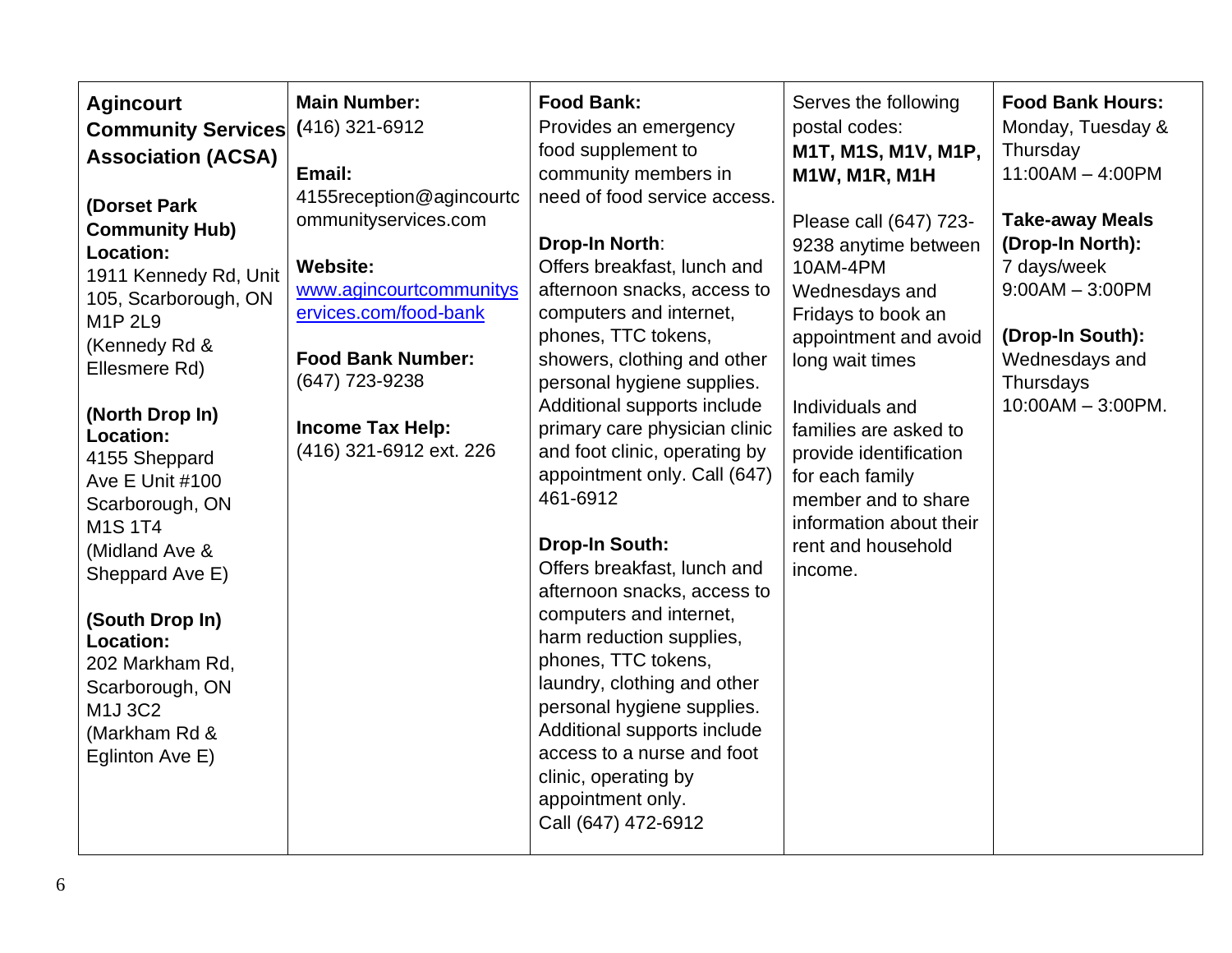| <b>West Hill</b><br><b>Community Food</b><br><b>Bank</b><br>Location:<br>4205 Lawrence<br>Ave E, Scarborough,<br><b>ON M1E 4S6</b><br>(Morningside Ave &<br>Lawrence Ave E)       | <b>General Number:</b><br>(416) 335-8829<br>Email:<br>manangbidaydomingo@y<br>ahoo.ca                                                                                                            | <b>Food Bank:</b><br>Open to anyone in need                                                                                                                       | <b>Residency</b><br><b>Requirements:</b><br>Scarborough<br>New clients need to<br>register at<br>dailybread.link2feed.ca<br>and bring the Client ID<br>Number that you will<br>get at the end of the<br>online registration.<br>Drop-in initial intake<br>assessment<br>discussion: income<br>and address<br>information, and<br>identification for<br>household members<br>will be requested | <b>Food Bank Hours</b><br>(COVID):<br>Thursdays 2:00PM -<br>5:00PM<br>Site is fully accessible                                                |
|-----------------------------------------------------------------------------------------------------------------------------------------------------------------------------------|--------------------------------------------------------------------------------------------------------------------------------------------------------------------------------------------------|-------------------------------------------------------------------------------------------------------------------------------------------------------------------|-----------------------------------------------------------------------------------------------------------------------------------------------------------------------------------------------------------------------------------------------------------------------------------------------------------------------------------------------------------------------------------------------|-----------------------------------------------------------------------------------------------------------------------------------------------|
| <b>Warden Woods</b><br><b>Community Centre:</b><br><b>Teesdale Drop-in</b><br>Location:<br>40 Teesdale Pl,<br>Scarborough ON<br><b>M1L1L3</b><br>(Pharmacy Ave &<br>Danforth Ave) | <b>General Number:</b><br>(416) 694-1138 ext. 164<br>Email:<br>barbarag@wardenwoods.c<br>om<br><b>Website:</b><br>www.wardenwoods.com/e<br>n/food-security-40-<br>teesdale-place-<br>programmes/ | Drop-In Hot Lunch, Take-out<br>Lunch and Dinner all<br>available.<br>Other programs and<br>services for newcomers<br>offered. See website or call<br>for details. | <b>Residency</b><br><b>Requirements:</b><br>Eglinton Ave E (north)<br>to Lake Ontario<br>(south), Victoria Park<br>Ave (west) to Kennedy<br>Rd (east)                                                                                                                                                                                                                                         | <b>Hot Lunch Program</b><br>(COVID):<br>Wednesdays from<br>11:30AM - 12:30PM<br>Other programs have<br>been suspended until<br>further notice |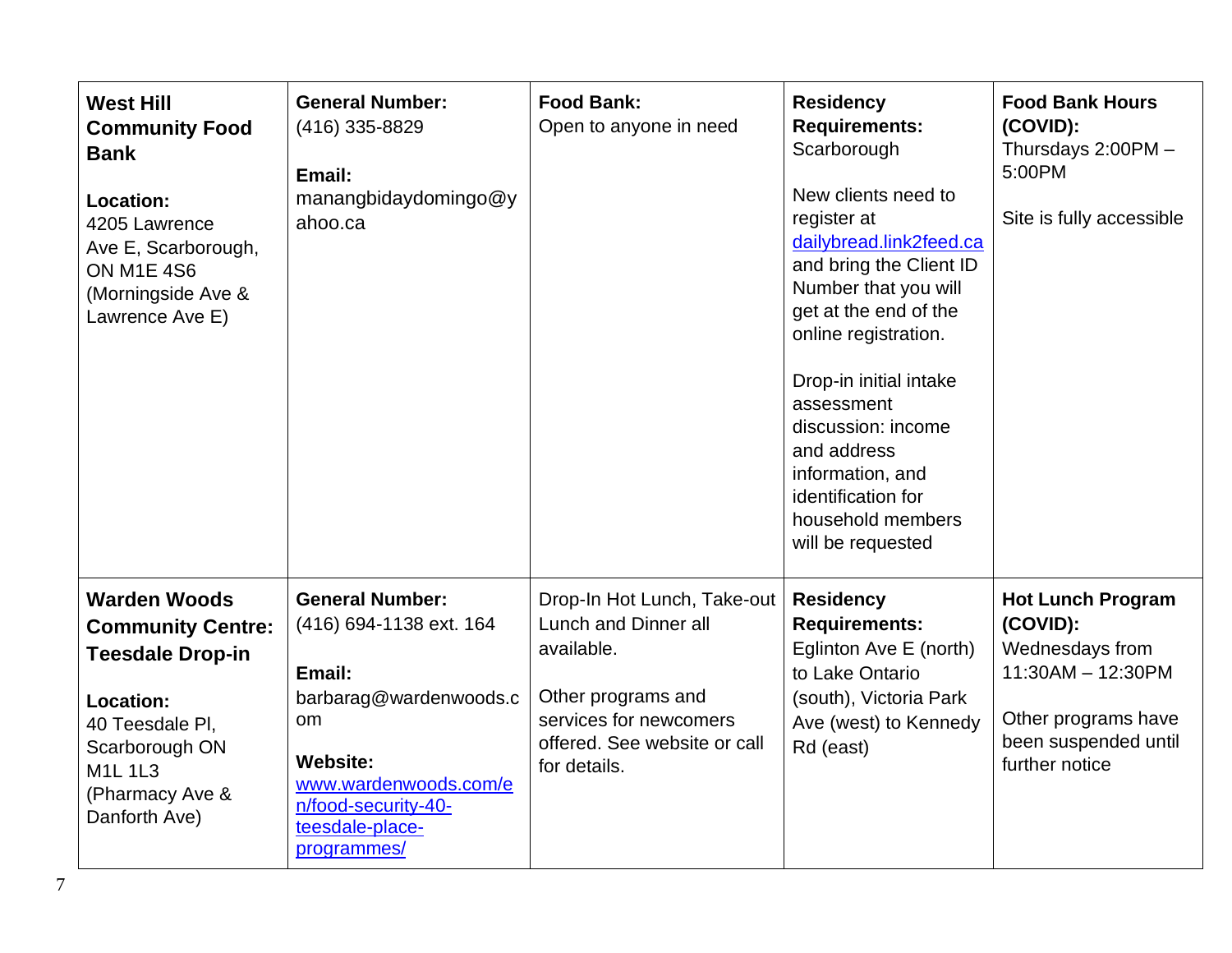| <b>Muslim Welfare</b><br><b>Centre</b><br>Location:<br>100 McLevin Ave,<br>Unit 4 and 4A<br>Scarborough, ON<br><b>M1B5K1</b><br>(Markham Rd &<br>McLevin Ave) | <b>Administration Number:</b><br>(416) 754-8116<br><b>Food Bank:</b><br>(416) 335-9994<br><b>Medical Clinic:</b><br>$(647) 641 - 1027$<br>Email:<br>muslim@muslimwelfarece<br>ntre.com<br><b>Website:</b><br>www.muslimwelfarecentre.c<br><b>om</b> | <b>Food Bank:</b><br>Provides residents with a<br>hot, healthy meal served in<br>a restaurant-style lunch<br>setting<br>* Halal<br>*COVID UPDATE - Only<br>serving take-out lunches                                                    | <b>Residency</b><br><b>Requirements:</b><br>-Unemployed<br>individuals<br>-Social assistance<br>recipients<br>-Employment Insurance<br>recipients<br>-Refugees<br>-New Immigrants<br>*Clients are permitted to<br>access the food bank<br>once monthly, however<br>special circumstances<br>can be discussed with<br>staff<br>Valid ID must be<br>presented for<br>registration and on each<br>visit | <b>Food Bank Hours:</b><br>Monday-Thursday and<br>Saturday (Including<br>Holidays) 11:00AM -<br>4:00PM<br>Registration is done by<br>appointment only.<br>For more information<br>or to register, please<br>call (416) 335-9994.<br><b>Free Medical Clinic</b><br>*COVID UPDATE -<br>All consultations done<br>via phone |
|---------------------------------------------------------------------------------------------------------------------------------------------------------------|-----------------------------------------------------------------------------------------------------------------------------------------------------------------------------------------------------------------------------------------------------|----------------------------------------------------------------------------------------------------------------------------------------------------------------------------------------------------------------------------------------|------------------------------------------------------------------------------------------------------------------------------------------------------------------------------------------------------------------------------------------------------------------------------------------------------------------------------------------------------------------------------------------------------|--------------------------------------------------------------------------------------------------------------------------------------------------------------------------------------------------------------------------------------------------------------------------------------------------------------------------|
| <b>Scarborough Good</b><br><b>Neighbours Drop-in</b><br>Location:<br>193 Markham Rd,<br>Scarborough, ON<br>M1J3C3<br>(Markham Rd &<br>Eglinton Ave E)         | Number:<br>(647) 358-4105<br>Email:<br>info@goodneighboursmissi<br>on.org<br><b>Website:</b><br>www.goodneighboursmissi<br>on.org                                                                                                                   | <b>Community Meals:</b><br><b>COVID Update -</b><br>Free take-out meals with the<br>option of eating indoors<br><b>Food Pantry:</b><br>Available to families with<br>children, and seniors. Free<br>baby formula is also<br>available. | Open to:<br>residents of<br>Scarborough<br>For access to food<br>pantry, you must call to<br>register in advance.                                                                                                                                                                                                                                                                                    | <b>Meal Hours:</b><br>Thursdays & Fridays<br>Breakfast: 9:30AM -<br>11:00AM<br>Lunch: 12:30PM -<br>2:00PM<br>*Food pantry open all<br>day on Friday for<br>families (by<br>appointment only).                                                                                                                            |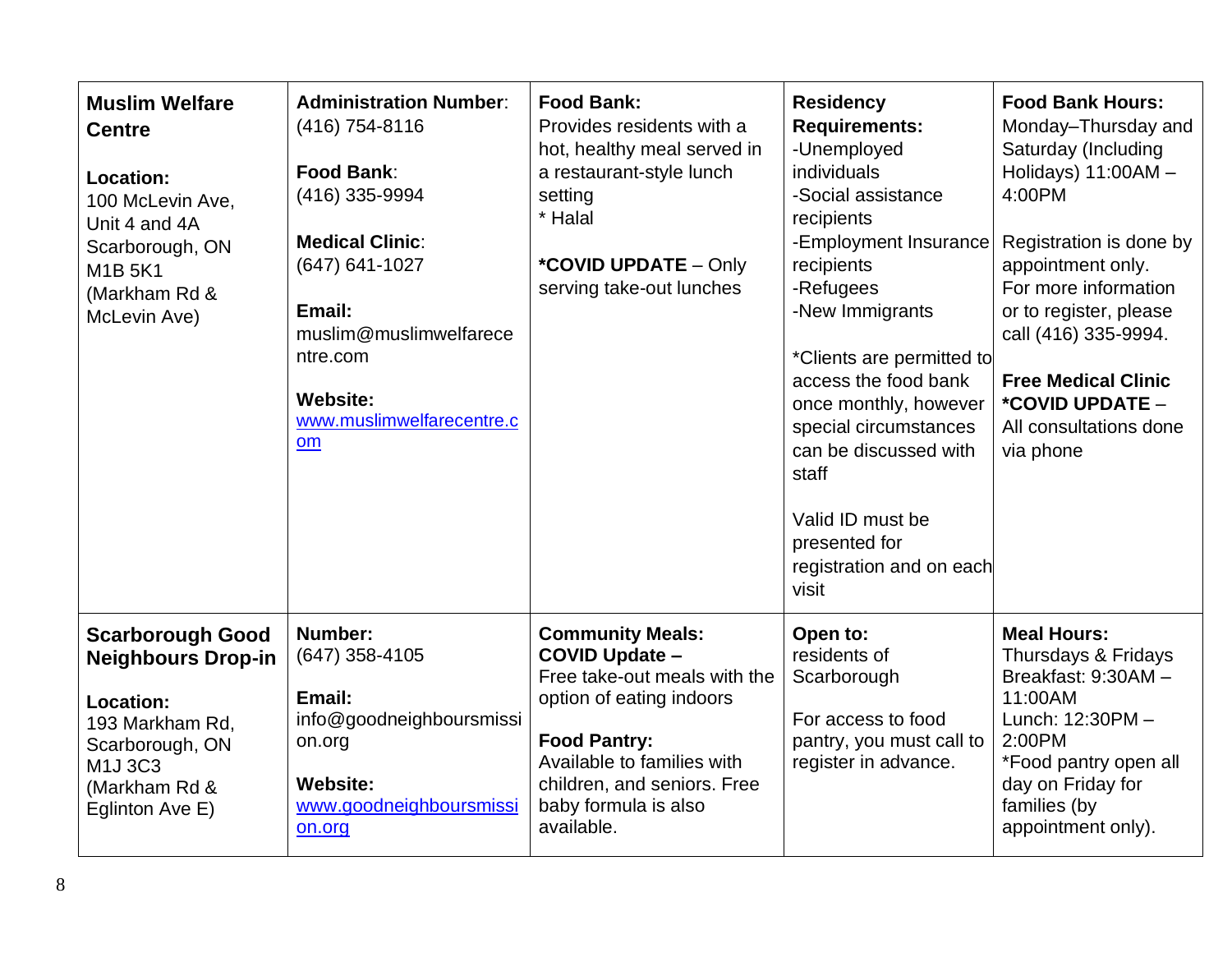| 5n2 Food for All<br>Location:<br>2050 Ellesmere Rd,<br>Unit 4/5B,<br>Scarborough ON<br>M1H 3A9<br>(Markham Rd &<br>Ellesmere Rd) | <b>5n2 Kitchen Number:</b><br>$(416)$ 551-0910<br>5n2 Food Pantry<br>Number:<br>(416) 546-0960<br>Email:<br>info@5n2.ca<br><b>Website:</b><br>https://www.5n2.ca | 5n2 Meals2U Program:<br>Free food delivery service<br>that provides fresh, healthy<br>and warm meals to people's<br>doorsteps. This program will<br>run for the duration of the<br>pandemic. To register, visit<br>the website at<br>https://5n2.ca/meals2u and<br>click on "Request Now".<br>Clients who cannot access<br>the website can call and<br>speak with a staff member<br>who will fill out a form on<br>their behalf.<br>* Vegetarian and non-<br>vegetarian options available<br>* menu depends on what<br>rescued food is available to<br>the kitchen.<br>5n2 Food Pantry:<br>provides free food supplies<br>to community members who<br>are in need of additional<br>support. Supplies include a<br>variety of non-perishable<br>and perishable items.<br>* Available to clients<br>through agency referrals | <b>Residency</b><br><b>Requirements:</b><br>Scarborough<br>(South of Finch Ave E,<br>West of Port Union Rd,<br>North of Danforth Ave,<br>and East of Hwy<br>404/DVP)<br><b>Food Pantry:</b><br>Please register with an<br>agency to receive a<br>referral. Agencies that<br>are able to make a<br>referral can be found<br>on their website at<br>https://5n2.ca/food-<br>pantry | <b>Meals2U Hours</b><br>(Beginning in April<br>2022):<br>Tuesdays and<br>Thursdays from<br>12:00PM - 2:00PM.<br><b>Food Pantry Hours:</b><br>Wednesdays and<br>Thursdays from<br>$11:00AM - 2:00PM$<br><b>COVID Guidelines:</b><br>- Please wear a face<br>and arrive on time for<br>your scheduled<br>appointment. If you<br>have not arrived within<br>5 minutes of your<br>appointment time, it will<br>be cancelled.<br>- Please call if you are<br>running late.<br>- You may only take a<br>maximum of two of<br>each item<br>- Each recipient is<br>limited to a 15 minute<br>time slot per week.<br>- check the best before<br>date before consuming<br>any items they receive<br>from the pantry. |
|----------------------------------------------------------------------------------------------------------------------------------|------------------------------------------------------------------------------------------------------------------------------------------------------------------|----------------------------------------------------------------------------------------------------------------------------------------------------------------------------------------------------------------------------------------------------------------------------------------------------------------------------------------------------------------------------------------------------------------------------------------------------------------------------------------------------------------------------------------------------------------------------------------------------------------------------------------------------------------------------------------------------------------------------------------------------------------------------------------------------------------------------|----------------------------------------------------------------------------------------------------------------------------------------------------------------------------------------------------------------------------------------------------------------------------------------------------------------------------------------------------------------------------------|------------------------------------------------------------------------------------------------------------------------------------------------------------------------------------------------------------------------------------------------------------------------------------------------------------------------------------------------------------------------------------------------------------------------------------------------------------------------------------------------------------------------------------------------------------------------------------------------------------------------------------------------------------------------------------------------------------|
|----------------------------------------------------------------------------------------------------------------------------------|------------------------------------------------------------------------------------------------------------------------------------------------------------------|----------------------------------------------------------------------------------------------------------------------------------------------------------------------------------------------------------------------------------------------------------------------------------------------------------------------------------------------------------------------------------------------------------------------------------------------------------------------------------------------------------------------------------------------------------------------------------------------------------------------------------------------------------------------------------------------------------------------------------------------------------------------------------------------------------------------------|----------------------------------------------------------------------------------------------------------------------------------------------------------------------------------------------------------------------------------------------------------------------------------------------------------------------------------------------------------------------------------|------------------------------------------------------------------------------------------------------------------------------------------------------------------------------------------------------------------------------------------------------------------------------------------------------------------------------------------------------------------------------------------------------------------------------------------------------------------------------------------------------------------------------------------------------------------------------------------------------------------------------------------------------------------------------------------------------------|

**NOTICE: For additional services not listed, please visit 211 Central (https://211central.ca) for more information.**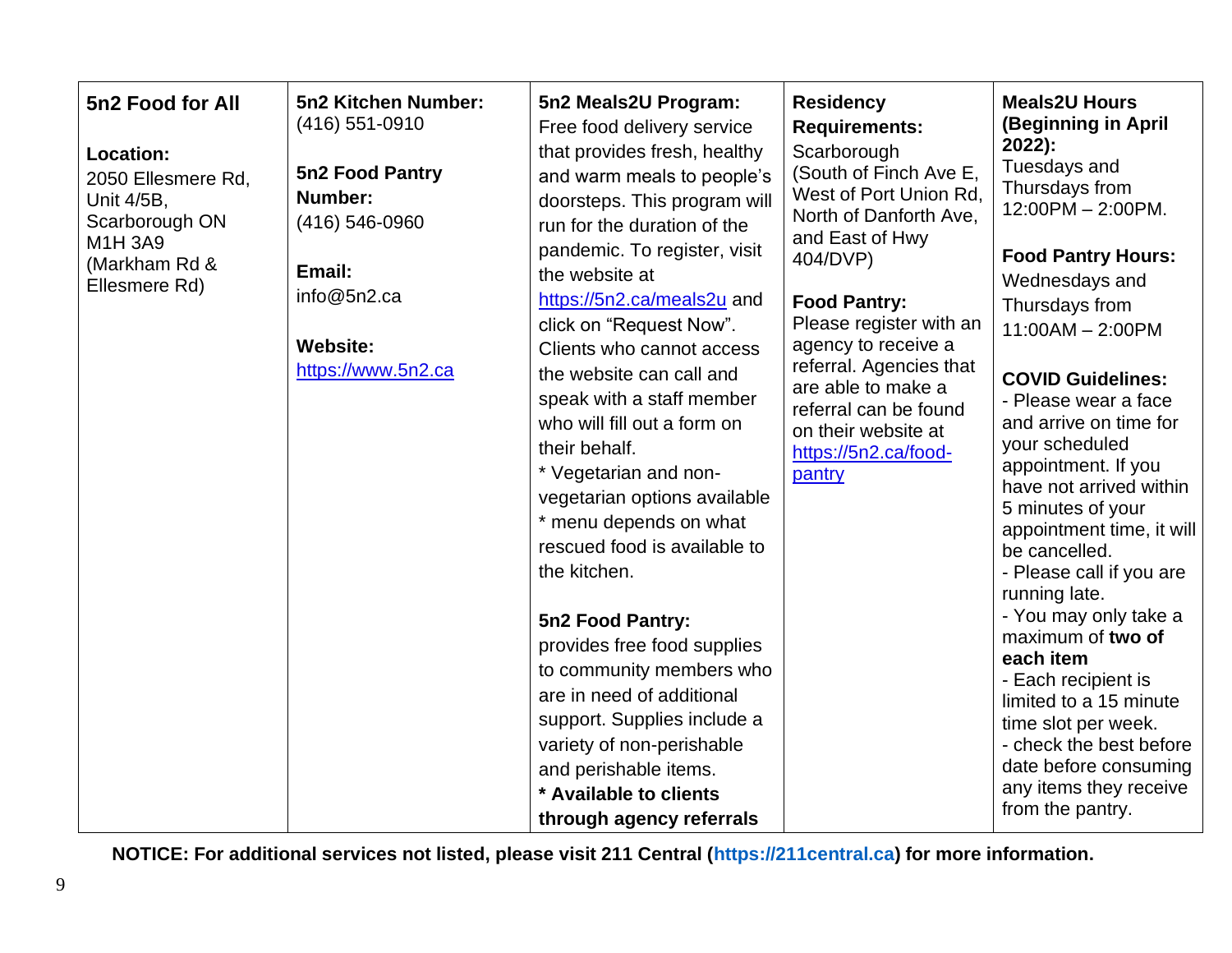

#### **Organizations Giving Away In-Kind Donations (I.e., Clothing, Furniture, Food, etc.)**

| <b>AGENCY</b>                                                                                                                                              | <b>CONTACT</b>                                                                                     | <b>ITEMS</b>                                                                                                                                                                                                                                                                                                                                                      | <b>ELIGIBILITY</b>                                                                                                                                                                                                                                                                                                                                               | <b>EXTRA INFO.</b>                                                                                                                                                                                                                                                                                                                                                                                         |
|------------------------------------------------------------------------------------------------------------------------------------------------------------|----------------------------------------------------------------------------------------------------|-------------------------------------------------------------------------------------------------------------------------------------------------------------------------------------------------------------------------------------------------------------------------------------------------------------------------------------------------------------------|------------------------------------------------------------------------------------------------------------------------------------------------------------------------------------------------------------------------------------------------------------------------------------------------------------------------------------------------------------------|------------------------------------------------------------------------------------------------------------------------------------------------------------------------------------------------------------------------------------------------------------------------------------------------------------------------------------------------------------------------------------------------------------|
| <b>Oasis Dufferin</b><br><b>Community Centre</b><br><b>Location:</b><br>1219 Dufferin St,<br>Toronto, ON<br><b>M6H 4C2</b><br>(Dufferin St & Dupont<br>St) | Number:<br>(416) 536-4431<br>Email:<br>info@oasisdufferin.org<br>Website:<br>www.oasisdufferin.org | <b>Food Bank:</b><br>2 to 3 days worth of shelf<br>stable food (canned and dry<br>foods), fresh produce (fruits<br>and vegetables) and milk<br>and other protein products<br>(milk, eggs and meat).<br><b>Community Dinner:</b><br>Freshly made healthy take-<br>out dinner is available to<br>community members every<br>Tuesday night from 5:30PM<br>to 6:00PM. | Must be registered<br>with<br>dailybread.link2feed.ca<br>and bring the Client ID<br>Number that you will<br>get at the end of the<br>online registration<br>At initial intake<br>assessment<br>discussion, income<br>and address<br>information, and<br>identification for<br>household members,<br>may be requested.<br>* Please bring proof of<br>your address | <b>Food Bank Hours:</b><br>Wednesdays 9:30AM -<br>12:30PM<br>Lineup is on Hallam<br>Street, food is given on<br><b>Dufferin Street</b><br><b>Community Dinner:</b><br>Tuesdays 5:30PM -<br>6:00PM<br>Please lineup on<br>Dufferin Street.<br>*Takeout only;<br>1 serving per person;<br>you must attend to<br>receive a dinner.<br>*COVID UPDATE -<br>Limited access to<br>building, no washroom<br>access |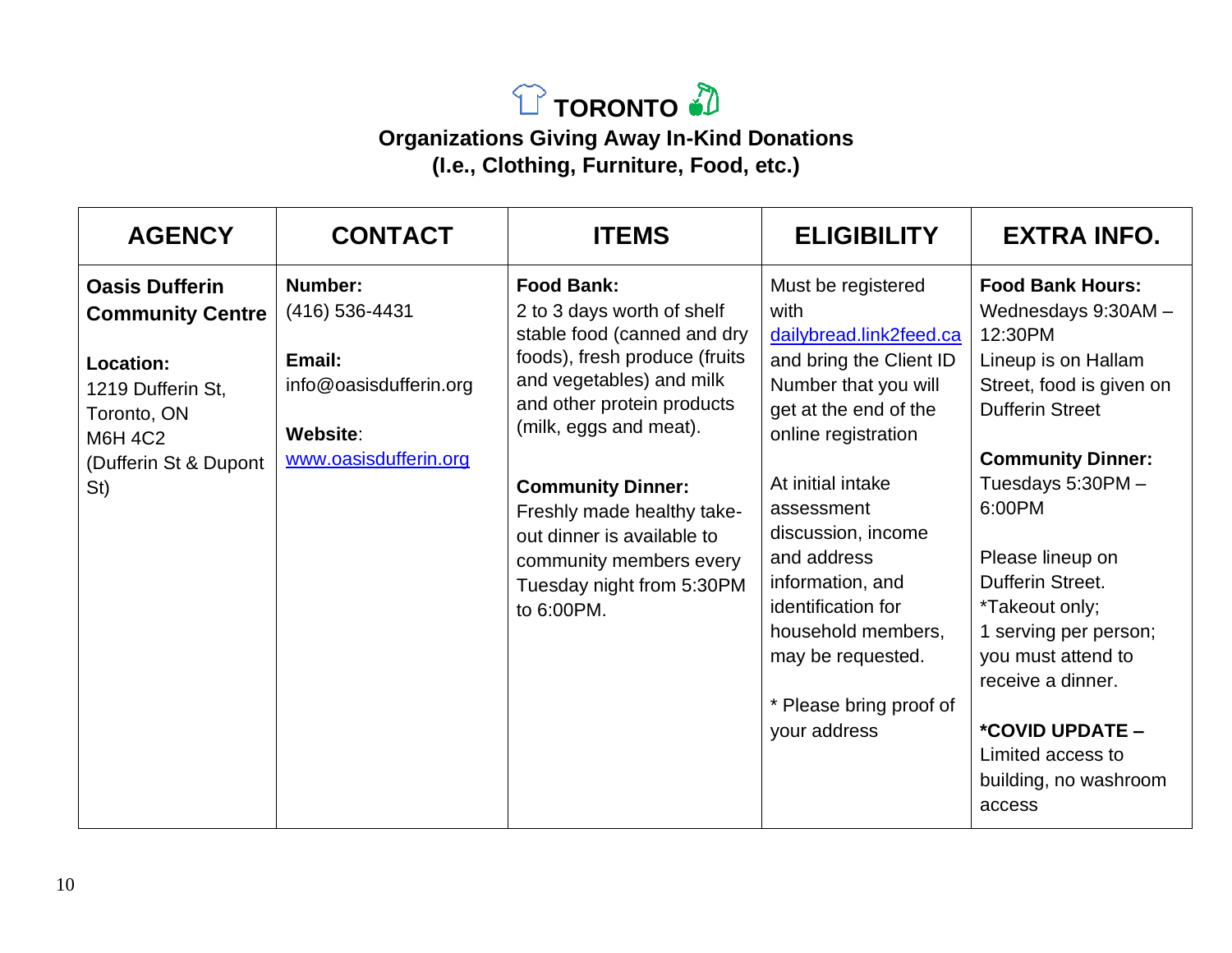| <b>New Circles</b><br><b>General Number:</b><br>(416) 422-2591 ext. 200<br>Location:<br>Email:<br>161 Bartley Drive<br>info@newcircles.ca<br>Toronto, ON<br>M4A 1E6<br><b>Website:</b><br>(Victoria Park Ave &<br>www.newcircles.ca<br>Eglinton Ave E) | <b>GLOW (Gently Loved</b><br><b>Outfits to Wear)</b> is a free<br>service that provides quality<br>clothing to help those with<br>limited income, meet their<br>clothing need. Stocks items<br>for men, women and<br>children, including specialty<br>items such as maternity<br>wear and plus sizes.<br><b>Settlement Support</b><br>Program:<br>offers personalized<br>information, referrals,<br>workshops, and other<br>supports (i.e., help finding<br>housing, childcare, or<br>employment) to service<br>users. | GLOW is available to<br>low-income residents<br>of Cedar Ridge, Heron<br>Park, Keelesdale<br>Eglinton West,<br>Thorncliffe Park,<br>Flemingdon Park,<br>Victoria Village, Taylor-<br>Massey, and Oakridge<br>in the following postal<br>codes: M1E, M1G,<br>M1K, M1L, M2J, M3A,<br>M3B, M3C, M4A,<br>M4B, M4C, M4G, M4H<br>and M6N<br><b>Settlement</b><br><b>Support Program:</b><br>Eligible participants<br>must be an immigrant<br>to Canada (convention<br>refugee, refugee<br>claimant, permanent<br>resident, naturalized<br>Canadian, international<br>student, temporary<br>foreign worker, or<br>approved Ontario<br><b>Provincial Nominee)</b><br>and currently residing | If you live in one of the<br>eligible postal codes and<br>are living on a low<br>income, call (416) 422-<br>2591 or email<br>info@newcircles.ca to<br>book your first<br>appointment.<br>Bring proof of address,<br>identification for each<br>family member you<br>wish to shop for, and<br>proof of income.<br>*Please note: all clients<br>visiting New Circles<br>must be fully<br>vaccinated against<br>COVID-19 |
|--------------------------------------------------------------------------------------------------------------------------------------------------------------------------------------------------------------------------------------------------------|------------------------------------------------------------------------------------------------------------------------------------------------------------------------------------------------------------------------------------------------------------------------------------------------------------------------------------------------------------------------------------------------------------------------------------------------------------------------------------------------------------------------|-------------------------------------------------------------------------------------------------------------------------------------------------------------------------------------------------------------------------------------------------------------------------------------------------------------------------------------------------------------------------------------------------------------------------------------------------------------------------------------------------------------------------------------------------------------------------------------------------------------------------------------------------------------------------------------|-----------------------------------------------------------------------------------------------------------------------------------------------------------------------------------------------------------------------------------------------------------------------------------------------------------------------------------------------------------------------------------------------------------------------|
|--------------------------------------------------------------------------------------------------------------------------------------------------------------------------------------------------------------------------------------------------------|------------------------------------------------------------------------------------------------------------------------------------------------------------------------------------------------------------------------------------------------------------------------------------------------------------------------------------------------------------------------------------------------------------------------------------------------------------------------------------------------------------------------|-------------------------------------------------------------------------------------------------------------------------------------------------------------------------------------------------------------------------------------------------------------------------------------------------------------------------------------------------------------------------------------------------------------------------------------------------------------------------------------------------------------------------------------------------------------------------------------------------------------------------------------------------------------------------------------|-----------------------------------------------------------------------------------------------------------------------------------------------------------------------------------------------------------------------------------------------------------------------------------------------------------------------------------------------------------------------------------------------------------------------|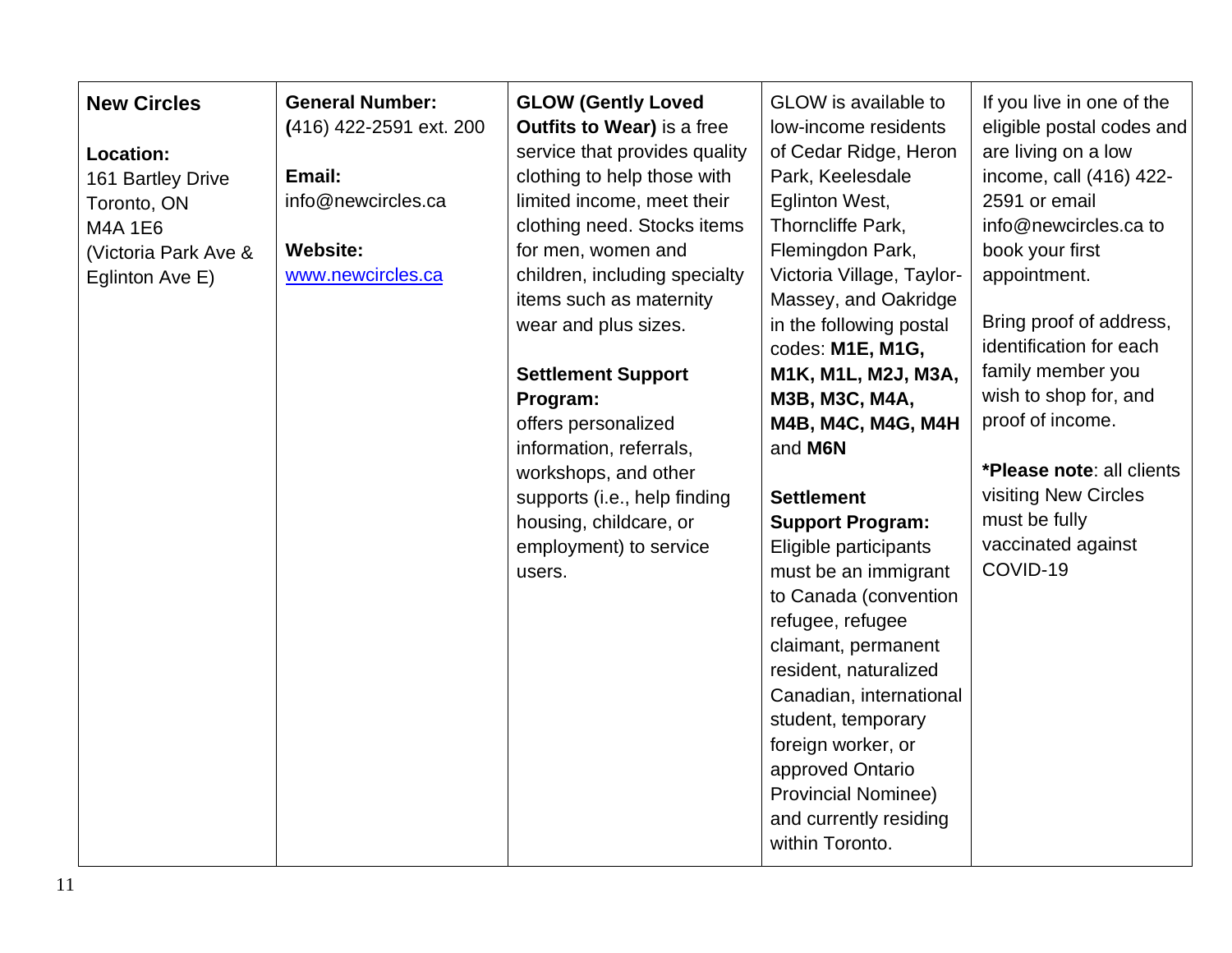| <b>Christie Ossington</b><br>Neighbourhood<br><b>Centre Drop-in</b><br>Location:<br>854 Bloor St W,<br>Toronto, ON<br><b>M6G 1M2</b><br>(Bloor St W & Shaw<br>St)                                                                                        | Number:<br>(416) 792-8941<br>Email:<br>info@conc.ca<br><b>Website:</b><br>www.conccommunity.org                                                                                                                             | <b>Food Access Program:</b><br>Bagged lunch provided daily<br>to participants.<br>Drop-In participants are<br>assisted with literacy and<br>financial literacy support.<br>Various programs for<br>children are also available.<br>Shelter and housing<br>services are offered at<br>multiple locations around<br>Toronto.               | Food Access Program<br>is open to everyone.<br>Programs mostly serve<br>those with low-to-no<br>income on ODSP, or<br>OW, and/or are<br>unemployed                    | Drop-In & Food<br><b>Access Hours:</b><br>Monday-Friday<br>$10:00AM - 1:00PM$<br>COVID screening is<br>done for anyone<br>entering the location                                                                                                                                                |
|----------------------------------------------------------------------------------------------------------------------------------------------------------------------------------------------------------------------------------------------------------|-----------------------------------------------------------------------------------------------------------------------------------------------------------------------------------------------------------------------------|------------------------------------------------------------------------------------------------------------------------------------------------------------------------------------------------------------------------------------------------------------------------------------------------------------------------------------------|-----------------------------------------------------------------------------------------------------------------------------------------------------------------------|------------------------------------------------------------------------------------------------------------------------------------------------------------------------------------------------------------------------------------------------------------------------------------------------|
| <b>Sistering</b><br>Location:<br>24/7 Drop-In<br>962 Bloor St W,<br><b>Toronto ON</b><br><b>M6H 1L6</b><br>(Bloor St W &<br>Dovercourt Rd)<br><b>Parkdale Location</b><br>220 Cowan Ave,<br>Toronto, ON<br><b>M6K 2N6</b><br>(Cowan Ave & Queen<br>St W) | 962 Bloor Number:<br>(416) 926-1946 or<br>(647) 933-0710<br>Email:<br>general_info@sistering.org<br><b>Website:</b><br>www.sistering.org<br><b>Parkdale Number:</b><br>$(416)$ 588-3939<br>Email:<br>outreach@sistering.org | <b>Programs and Services:</b><br>Clothing and footwear<br>Showers and laundry<br>$\bullet$<br>facilities,<br><b>Employment and income</b><br>support program,<br>Telephones, internet<br>access and mailing<br>address<br>Lunchtime takeaway<br>meals<br>Harm reduction supplies<br>$\bullet$<br>Medical clinic (on-site<br>and virtual) | For women and trans-<br>identified people.<br>All referrals for respite<br>are done through the<br>City of Toronto's<br><b>Central Intake Line:</b><br>1-877-338-3398 | *COVID UPDATE -<br>962 Bloor St:<br>Take-away lunch:<br>12:00PM-1:30PM every<br>day at main entrance<br><b>Harm Reduction:</b><br>Supplies available from<br>$10:00AM - 4:00PM$ .<br>*The 24/7 Drop In is pet<br>friendly<br><b>Parkdale Hours:</b><br>Monday-Friday from<br>$9:30AM - 1:30PM$ |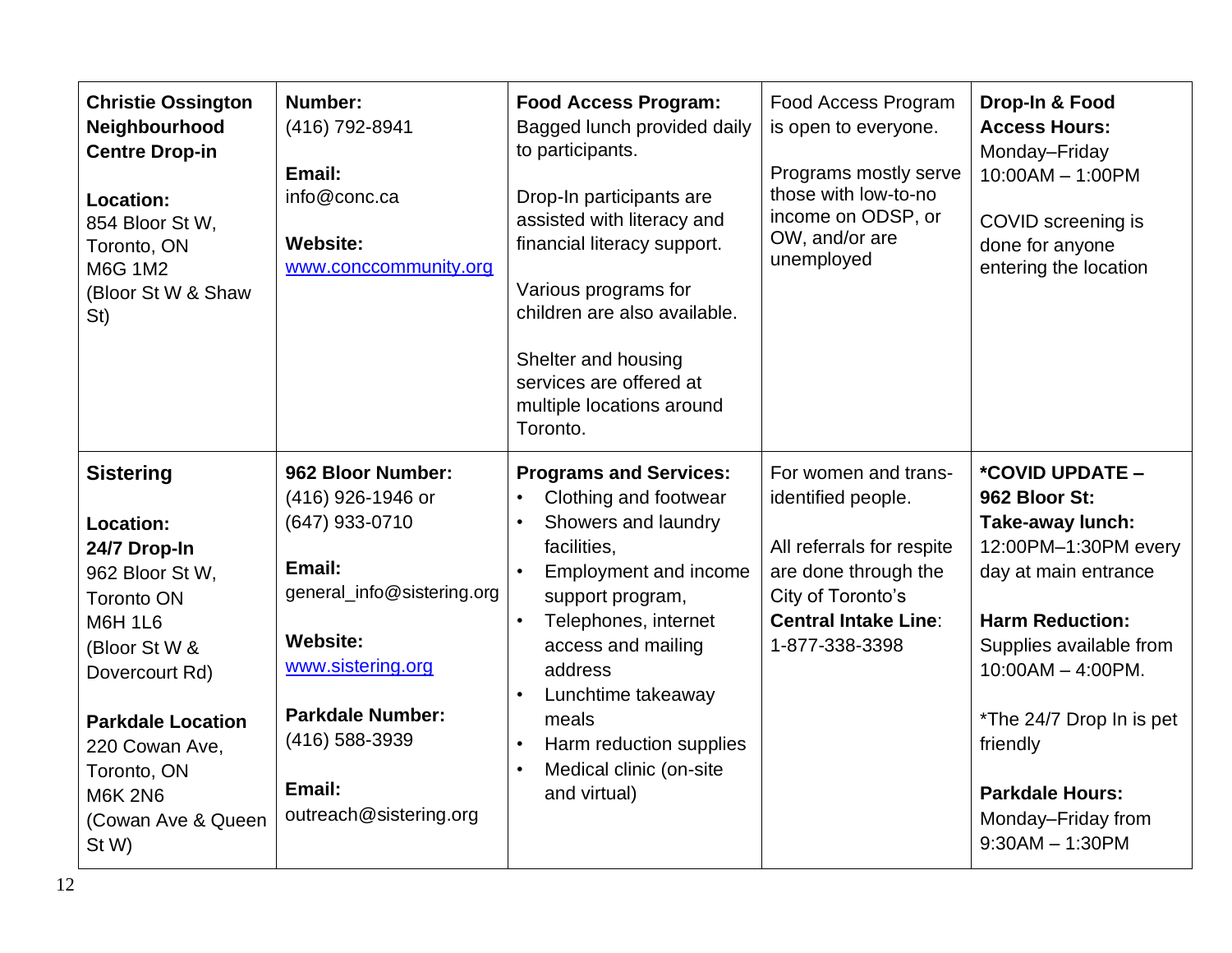| <b>AGENCY</b>             | <b>CONTACT</b>              | <b>ITEMS</b>                                            | <b>ELIGIBILITY</b>                     | <b>EXTRA INFO.</b>               |
|---------------------------|-----------------------------|---------------------------------------------------------|----------------------------------------|----------------------------------|
| <b>Yonge Street</b>       | <b>General Number:</b>      | <b>Food Bank:</b>                                       | To qualify for YSM's                   | <b>Food Bank Hours (by</b>       |
| <b>Mission</b>            | 1 (800) 416-5111            | Food Bags are available by<br>family size, once every 2 | Food Bank, you must<br>live within the | appointment):<br>Tuesday-Friday, |
| Location:                 | <b>Food Bank Number:</b>    | weeks by appointment only.                              | catchment area which                   | $10:00AM - 12:00PM,$             |
| <b>Davis Centre</b>       | (416) 929-9614 ext. 3200    |                                                         | is south of                            | $1:00PM - 3:00PM$                |
| 270 Gerrard St E,         |                             | Meals for Adults (18+):                                 | Bloor St., east of                     |                                  |
| Toronto, ON               | <b>Evergreen Centre</b>     | From September through                                  | Yonge St. and west of                  | <b>Meals for Adults:</b>         |
| <b>M5A 2G4</b>            | Number:                     | June.                                                   | Don Valley Parkway                     | Tuesdays & Thursdays,            |
| (Gerrard St &             | (416) 929-9614 ext. 2200    |                                                         |                                        | $4:00PM - 5:00PM$                |
| Parliament St)            |                             | <b>Drop-In Meals for Youth</b>                          | Please register to                     |                                  |
|                           | <b>Thrift Store Number:</b> | $(16-24)$ :                                             | make an appointment                    | <b>Drop-In Meals for</b>         |
| <b>Evergreen Centre</b>   | (416) 925-7198              | Available at the Evergreen                              | with reception by                      | Youth:                           |
| 365 Spadina Ave.,         |                             | Centre location.                                        | phone: (416) 929 9614                  | -Meals served inside             |
| Toronto, ON               | Email:                      |                                                         | ext. 3200                              | from 12:00PM - 3:00PM            |
| M5T 2G3                   | Info@ysm.ca                 | <b>Double Take Thrift Store:</b>                        |                                        | -Coffee, snacks and              |
| (Spadina Ave &            |                             | Offers affordable clothing                              | <b>Please bring:</b>                   | bottled water available          |
| College St)               | <b>Website:</b>             | and household items to the                              | -Photo ID for you and                  | from $12:00PM - 4:30PM$          |
|                           | www.ysm.ca                  | community. All profits from                             | anyone whom you live                   | daily                            |
| <b>Double Take Thrift</b> |                             | Double Take sales go                                    | with that you want to                  |                                  |
| <b>Store</b>              | www.ysm.ca/get-             | toward YSM services and                                 | include on your profile                | <b>Double Take Thrift</b>        |
| 310 Gerrard St. E.,       | help/employment-            | programming.                                            | -Documentation of                      | <b>Store Hours:</b>              |
| Toronto, ON               | services/double-take/       | The store serves as an                                  | your most recent                       | Monday-Saturday,                 |
| <b>M5A 2G7</b>            |                             | employment and training                                 | monthly income                         | $11:00AM - 7:00PM$               |
| (Gerrard St &             |                             | initiative for community                                | -Proof of address                      |                                  |
| Parliament St)            |                             | members who are seeking                                 | You will be able to                    | *Masks are required              |
|                           |                             | Canadian work experience                                | access the food bank                   | when in store                    |
|                           |                             | or have obstacles to regular                            | during your registration               |                                  |
|                           |                             | employment.                                             | appointment.                           |                                  |
|                           |                             |                                                         |                                        |                                  |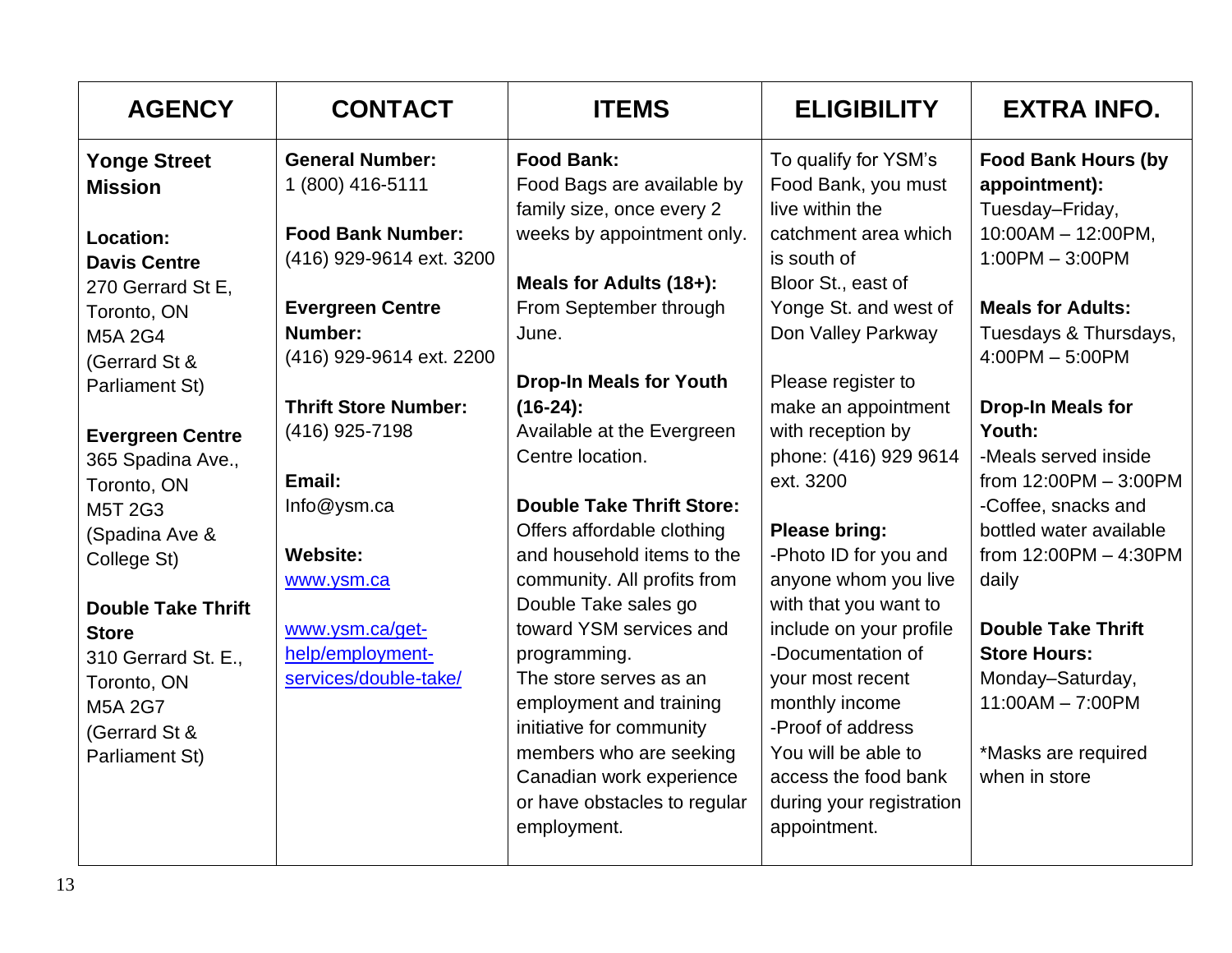| <b>East End United</b><br><b>Church</b>                                                                                                                                                                                                                                        | <b>Main Number:</b><br>(416) 461-7797                                                                                                                 | <b>Food Bank (Glen Rhodes</b><br>Campus):<br>*COVID UPDATES -                                                                                                                                                                                                                                                                                                                                                                                 | <b>Residency</b><br>requirements:<br>City of Toronto | <b>Food Bank Hours:</b><br>Wednesday 9:00AM -<br>11:30AM, 2:00PM-                                        |
|--------------------------------------------------------------------------------------------------------------------------------------------------------------------------------------------------------------------------------------------------------------------------------|-------------------------------------------------------------------------------------------------------------------------------------------------------|-----------------------------------------------------------------------------------------------------------------------------------------------------------------------------------------------------------------------------------------------------------------------------------------------------------------------------------------------------------------------------------------------------------------------------------------------|------------------------------------------------------|----------------------------------------------------------------------------------------------------------|
| Location:<br><b>Eastminster</b><br><b>Campus</b><br>310 Danforth Ave,<br><b>Toronto ON</b><br><b>M4K 1N6</b><br>(Danforth Ave &<br>Jackman Ave)<br><b>Glen Rhodes</b><br>Campus<br>1470 Gerrard St E,<br><b>Toronto ON</b><br><b>M4L 2A3</b><br>(Gerrard St E &<br>Rhodes Ave) | <b>Glen Rhodes Campus</b><br>Number:<br>$(416)$ 465-3755<br>Email:<br>office@eastendunited.ca<br>Website:<br>www.eastendunited.ca/ou<br>t-of-the-cold | -Admitting only 10 clients at<br>a time<br>-pre-packaged food in the<br>place of lunch<br>-increased sterilization of<br>the space<br>-mandatory hand sanitizing<br>before entering the building<br>If people are sick but still<br>need food, Food Bank<br>volunteers will serve them<br>outside of the building.<br><b>Community Dinner:</b><br>All Community Dinners are<br>cancelled until further<br>notice. Please call for<br>updates. |                                                      | 4:00PM<br>* Users of the foodbank<br>are asked to bring ID in<br>order to participate in<br>this program |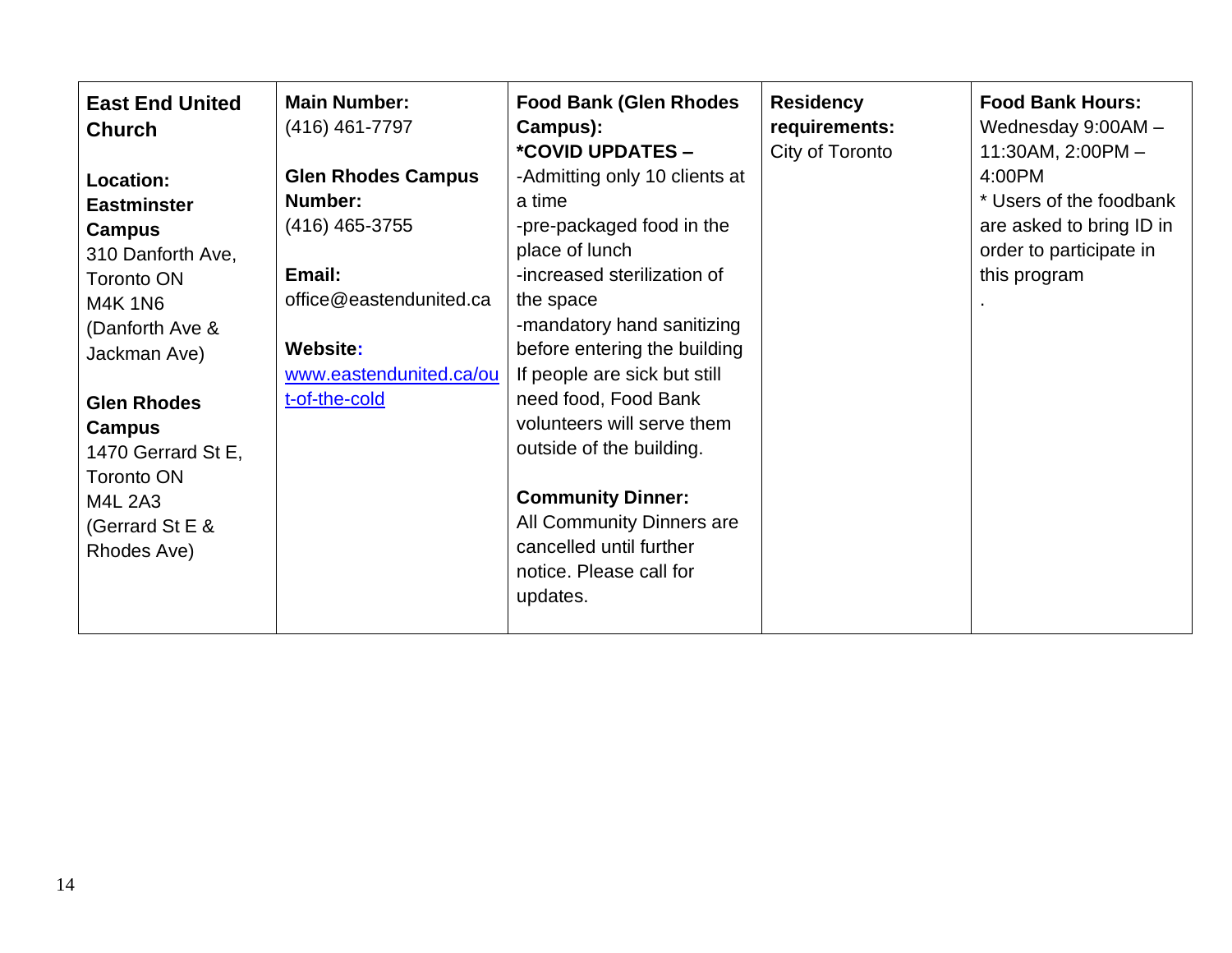| <b>Furniture Bank</b><br>Location:<br>25 Connell Court,<br>Unit 1, Etobicoke ON<br><b>M8Z1E8</b><br>(Kipling Ave & Evans<br>Ave)             | Number:<br>(416) 934-1229<br>Email:<br>info@furniturebank.org<br><b>Website:</b><br>www.furniturebank.org                            | <b>Furniture Bank:</b><br><b>Collects and distributes</b><br>gently used furniture and<br>household items                                        | <b>Formerly homeless</b><br>individuals, women<br>and children fleeing an<br>abusive situation,<br>newcomer families and<br>refugees, or people<br>affected by poverty<br>You must be referred<br>by one of their<br>agency partners. | *Cannot make an<br>appointment directly<br>with Furniture Bank.<br><b>Service Area:</b><br>Toronto, Durham,<br>Halton, Peel, York                                                                                           |
|----------------------------------------------------------------------------------------------------------------------------------------------|--------------------------------------------------------------------------------------------------------------------------------------|--------------------------------------------------------------------------------------------------------------------------------------------------|---------------------------------------------------------------------------------------------------------------------------------------------------------------------------------------------------------------------------------------|-----------------------------------------------------------------------------------------------------------------------------------------------------------------------------------------------------------------------------|
| <b>Dress for Success</b><br>Location:<br>5150 Yonge St,<br><b>Concourse Level</b><br>Toronto ON M2N 6L8                                      | Number:<br>(416) 901-6022<br>Email:<br>info@dressforsuccesstor<br>onto.org<br><b>Website:</b><br>www.toronto.dressforsucc<br>ess.org | <b>Suiting program:</b><br>Provides professional attire<br>and styling advice to women<br>who are actively trying to re-<br>enter the workforce. | \$40 agency fee<br>Referral from a non-<br>profit organization<br>required. Click the<br>following link to see<br>a list of partner<br>agencies.<br>(Referral Agencies)                                                               | *COVID UPDATE -<br>Limited in-person suiting<br>appointments. Clients<br>are encouraged to book<br>virtual appointments.<br>Contact<br>info@dressforsuccessto<br>ronto.org to book an<br>appointment.                       |
| <b>Toronto Alliance</b><br><b>Church</b><br>Location:<br>602 Queen St W 2nd<br>Floor, Toronto ON<br>M6J 1E3<br>(Bathurst St & Queen<br>St W) | Number:<br>(416) 703-8211<br>Email:<br>office@torontoalliancech<br>urch.ca<br><b>Website:</b><br>www.torontoalliancechurch<br>.ca    | Food Bank, Clothing Room,<br>and Community Night Meal<br>programs all open and<br>available                                                      | Open to all                                                                                                                                                                                                                           | <b>Food Bank &amp; Clothing</b><br><b>Room Hours:</b><br>Tuesday-Friday,<br>$10:00AM - 2:00PM$<br><b>Community Night</b><br>Meals:<br>Saturday 3:00PM -<br>6:00PM<br>*Only handed out at<br>front door of 602 Queen<br>St W |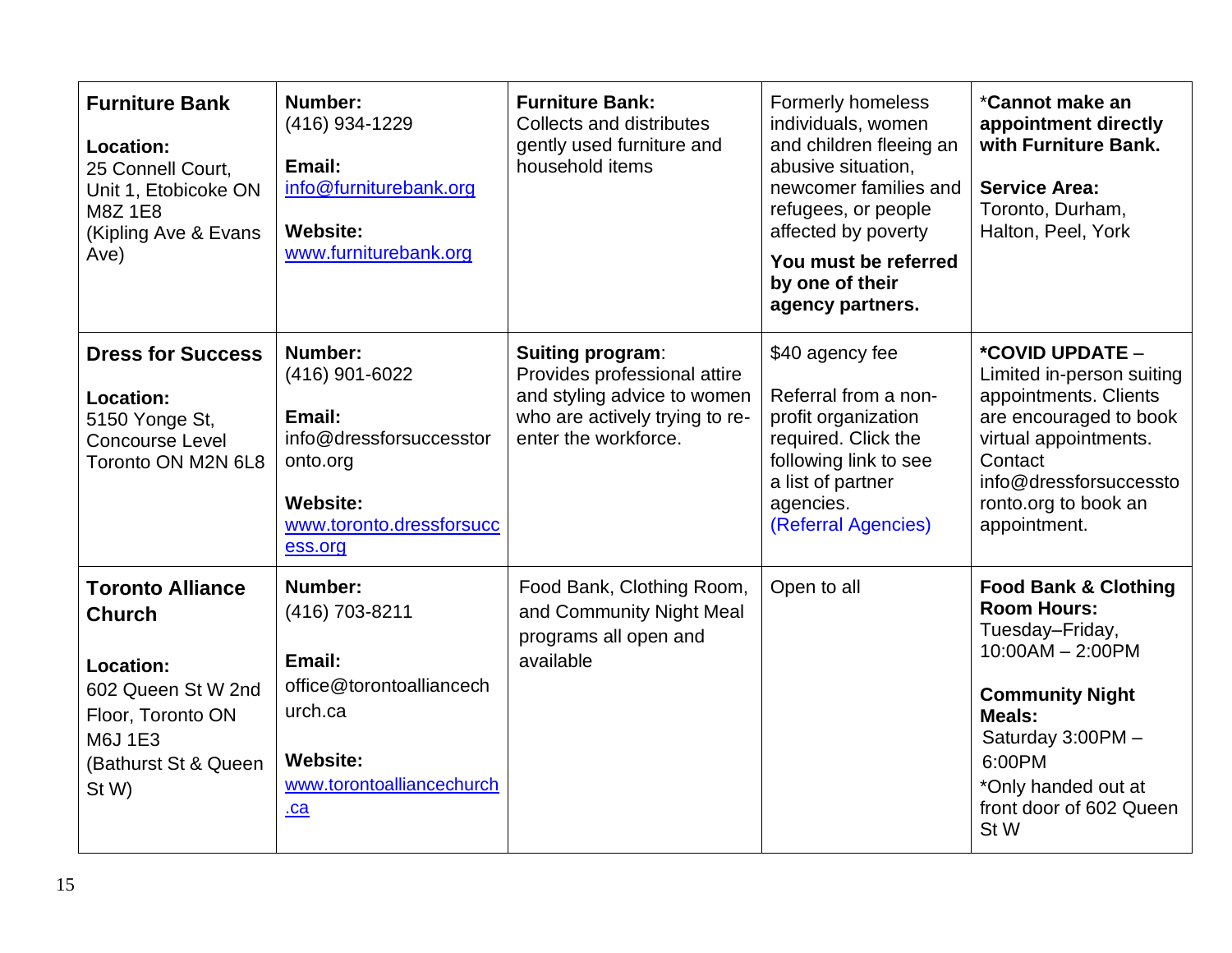| <b>General Number:</b><br><b>Scott Mission</b><br>(416) 923-8872<br>Location:<br><b>Welcome Centre Meals</b><br>502 Spadina Ave,<br>& Shelter Number:<br>Toronto, ON<br>(416) 923-8872 ext. 232<br>M5S 2H1<br>(College St &<br><b>Food Bank &amp; Free</b><br>Spadina Ave)<br><b>Clothing Store:</b><br>(416) 923-3916<br>1550 O'Connor Dr,<br>Toronto, ON<br>Email:<br>M4B 2V3<br>info@scottmission.com<br>(Bermondsey Rd &<br>O'Conner Dr)<br><b>Website:</b><br>www.scottmission.com/get<br>-help/ | <b>Meals and Shelter:</b><br>Fresh, hot meals, daytime<br>bag lunches, and overnight<br>bag lunches all offered at<br>the Welcome Centre<br><b>Food and Clothing Bank:</b><br>Helps individuals and<br>families to obtain groceries<br>and clothing at no cost for<br>families in need<br>Washroom/Shower/Laundry<br>services available and<br>managed by staff<br>Also available: Rehab<br>referral, guest phone for<br>local calls, income tax clinic,<br>housing application and<br>alternative housing, informal<br>counselling and case<br>management services, TTC<br>tokens for verified medical<br>appointments. Please visit<br>https://www.scottmission.co<br>m/programs/mens-ministry/<br>for more information | <b>Residency</b><br>requirements:<br>City of Toronto<br>Age requirements:<br>20 years and up<br>- For women and/or<br>families with low-<br>income | *COVID UPDATE -<br>502 Spadina Ave:<br><b>Hot Meal Hours:</b><br>Monday-Saturday from<br>10:00AM - 12:00PM at<br>the laneway window at<br>the south of the building<br><b>Food Bank Hours:</b><br>Monday-Friday from<br>$9:00AM - 11:45AM$ , and<br>$1:00PM - 3:00PM$<br>*Closed Wednesday<br>afternoons<br><b>Clothing Distribution:</b><br>Please call (416) 923-<br>3916 to make an<br>appointment<br>1550 O'Connor Dr:<br><b>Food Bank Hours:</b><br>Tuesdays from<br>$9:00AM - 12:00PM$ |
|-------------------------------------------------------------------------------------------------------------------------------------------------------------------------------------------------------------------------------------------------------------------------------------------------------------------------------------------------------------------------------------------------------------------------------------------------------------------------------------------------------|---------------------------------------------------------------------------------------------------------------------------------------------------------------------------------------------------------------------------------------------------------------------------------------------------------------------------------------------------------------------------------------------------------------------------------------------------------------------------------------------------------------------------------------------------------------------------------------------------------------------------------------------------------------------------------------------------------------------------|----------------------------------------------------------------------------------------------------------------------------------------------------|----------------------------------------------------------------------------------------------------------------------------------------------------------------------------------------------------------------------------------------------------------------------------------------------------------------------------------------------------------------------------------------------------------------------------------------------------------------------------------------------|
|-------------------------------------------------------------------------------------------------------------------------------------------------------------------------------------------------------------------------------------------------------------------------------------------------------------------------------------------------------------------------------------------------------------------------------------------------------------------------------------------------------|---------------------------------------------------------------------------------------------------------------------------------------------------------------------------------------------------------------------------------------------------------------------------------------------------------------------------------------------------------------------------------------------------------------------------------------------------------------------------------------------------------------------------------------------------------------------------------------------------------------------------------------------------------------------------------------------------------------------------|----------------------------------------------------------------------------------------------------------------------------------------------------|----------------------------------------------------------------------------------------------------------------------------------------------------------------------------------------------------------------------------------------------------------------------------------------------------------------------------------------------------------------------------------------------------------------------------------------------------------------------------------------------|